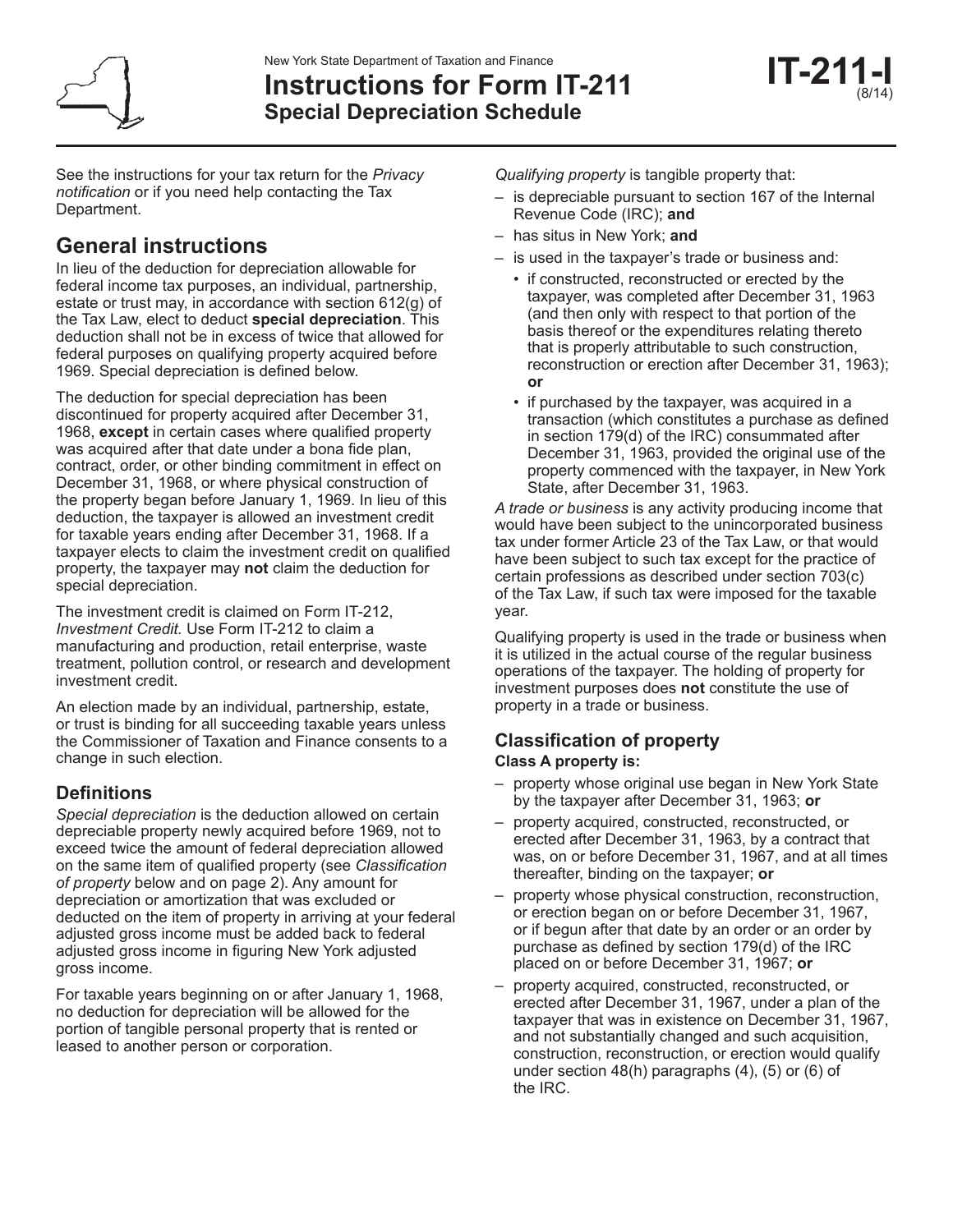#### **Classification of property** *(continued)*

This deduction is allowed only if the tangible property was delivered or the construction, reconstruction, or erection was completed on or before December 31, 1969.

**Class B property** is property acquired, constructed, reconstructed, or erected on or after January 1, 1968, under the same conditions as Class A property, except that the elective deduction for special depreciation will be allowed only on property that is principally used by the taxpayer in the production of goods by manufacturing and certain other similar processes and activities as defined under section 612(g)(4) of the Tax Law.

**Note:** For any taxable period beginning on or after January 1, 1968, the deduction for special depreciation with respect to tangible property leased or rented to any person or corporation will **not** be allowed.

### **Limitation on amount of deduction**

- For Class A and B property, the total of all deductions in any taxable year(s) may not exceed the cost or other basis of the property for federal income tax purposes.
- For Class B property used in a business carried on both in and out of New York State, the total allowable deductions for any taxable year(s) may not exceed the federal cost or basis multiplied by the percentage of the business income allocated to New York State for the taxable year for which the deduction is claimed.

## **Classification of qualifying property**

#### **Class A property leased to others**

For taxable years prior to January 1, 1968, where the taxpayer claimed an elective depreciation deduction on qualifying tangible personal property rented or leased to another person or corporation, the amounts allowed for depreciation for federal income tax purposes are not required to be added to federal adjusted gross income for a taxable year beginning after December 31, 1967, until the total of the New York deductions previously allowed equals the original federal cost or basis. If, upon sale or other disposition, the basis of the property (adjusted to reflect the elective depreciation adjustments previously allowed) is lower than its federal basis, adjustments in accordance with section 612(g)(6) of the Tax Law must be made, where applicable, for the taxable year such sale or disposition of the property occurs.

**Example 1:** *If tangible personal property leased to others and subject to an elective depreciation adjustment for 1966 and 1967 had an original cost of \$21,000, a New York adjusted basis of \$9,000, and a federal adjusted basis of \$15,000 as of December 31, 1967, reflecting federal depreciation at the rate of \$3,000 annually, no adjustment under section 612(b)(6) is required until the remaining New York basis has been recovered through the regular federal depreciation deduction that would occur, in this case, at the end of 1970. If the property is sold at a time when the federal adjusted basis exceeds the New York adjusted basis, the excess is to be added back in accordance with section 612(g)(6). Therefore, upon a sale of the property in January of 1971, when the* 

*federal basis would be \$6,000 and the New York basis zero, the amount to be restored would be \$6,000.*

Where only a prorated portion of the special depreciation deduction is allowed, as in the case of property used partly for purposes other than leasing, a similar proration is made with respect to the other related statutory adjustments.

#### **Treatment of Class B property after maximum allowance of elective deduction**

Where the total of all elective depreciation deductions allowed with respect to an item of Class B property is limited to a percentage of the cost or other basis of such property because the business in which it is used is carried on both in and out of New York State, the amounts allowed for depreciation for federal income tax purposes are not required to be added to federal adjusted gross income between the time the total of such deductions equals the maximum allowable, by reason of the allocation percentage limitation referred to above, and the time such total equals the full cost of the property.

**Example 2:** *A taxpayer doing business both in and out of New York State acquired qualifying property at a cost of \$60,000 in 1968 when he had a 40% business allocation and elected to claim special depreciation equal to twice the federal deduction. Federal depreciation was allowed in the amounts of \$6,000 for 1968, and \$7,500 for 1969 and subsequent years. The amounts to be reported for New York purposes are:*

| 1968 – Adjustment for federal amount  \$6,000 |                                              |
|-----------------------------------------------|----------------------------------------------|
| Accumulated NYS depreciation                  |                                              |
|                                               | at twice the federal rate (12-31-68)\$12,000 |

| 1969 - Tentative adjustment for federal                                |  |
|------------------------------------------------------------------------|--|
| Tentative New York elective                                            |  |
| Tentative accumulated<br><b>New York State depreciation</b>            |  |
| Maximum elective depreciation<br>allowable (40% of \$60,000)  \$24,000 |  |
| <b>Excess accumulated</b>                                              |  |
| Allowable 1969 depreciation<br>(\$15,000 minus \$3,000)  \$12,000      |  |

*1970 and subsequent years –*

*No deduction for special depreciation is permitted, and the amounts allowed for depreciation for federal income tax purposes are not required to be added to federal adjusted gross income. Ordinary depreciation rules (federal depreciation at the rate of \$7,500 per year) are allowable subject to taxpayer's standard annual business allocation percentage up to the time New York accumulated depreciation equals federal cost basis.*